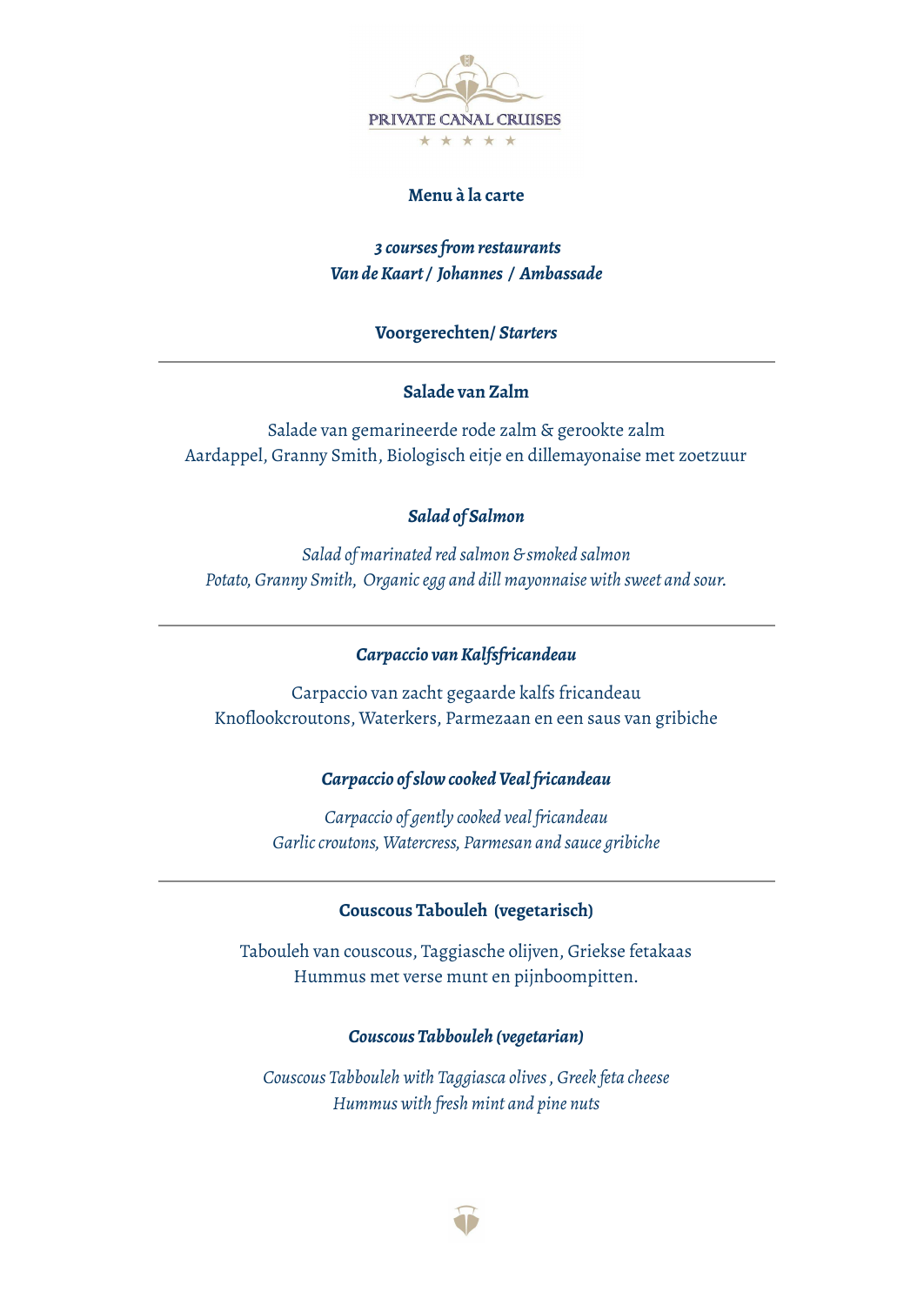

# **Hoofdgerechten /** *Main courses RestaurantJohannes*

**Kalf** Tomaat / Aubergine / Basilicum

> *Veal Tomato | Eggplant| Basil*

## **Vangst van de dag**

Wisselende vis | Seizoensgebonden garnituur

*Catch ofthe day Daily Changing Fish | Seasonal Vegetables*

**Tournedos (suppl €8,-)** Eendenlever | Aardappel | Madeira

## *Tournedos(suppl €8,-)*

*Duck liver| Potato | Madeira*

**Aubergine -tournedos \*(vegetarisch)** Groente demi-glace | Shii-take | Paprika

*Eggplanttournedos \*(vegetarian) Vegetable demi-glace| Shii-take| Bell pepper*